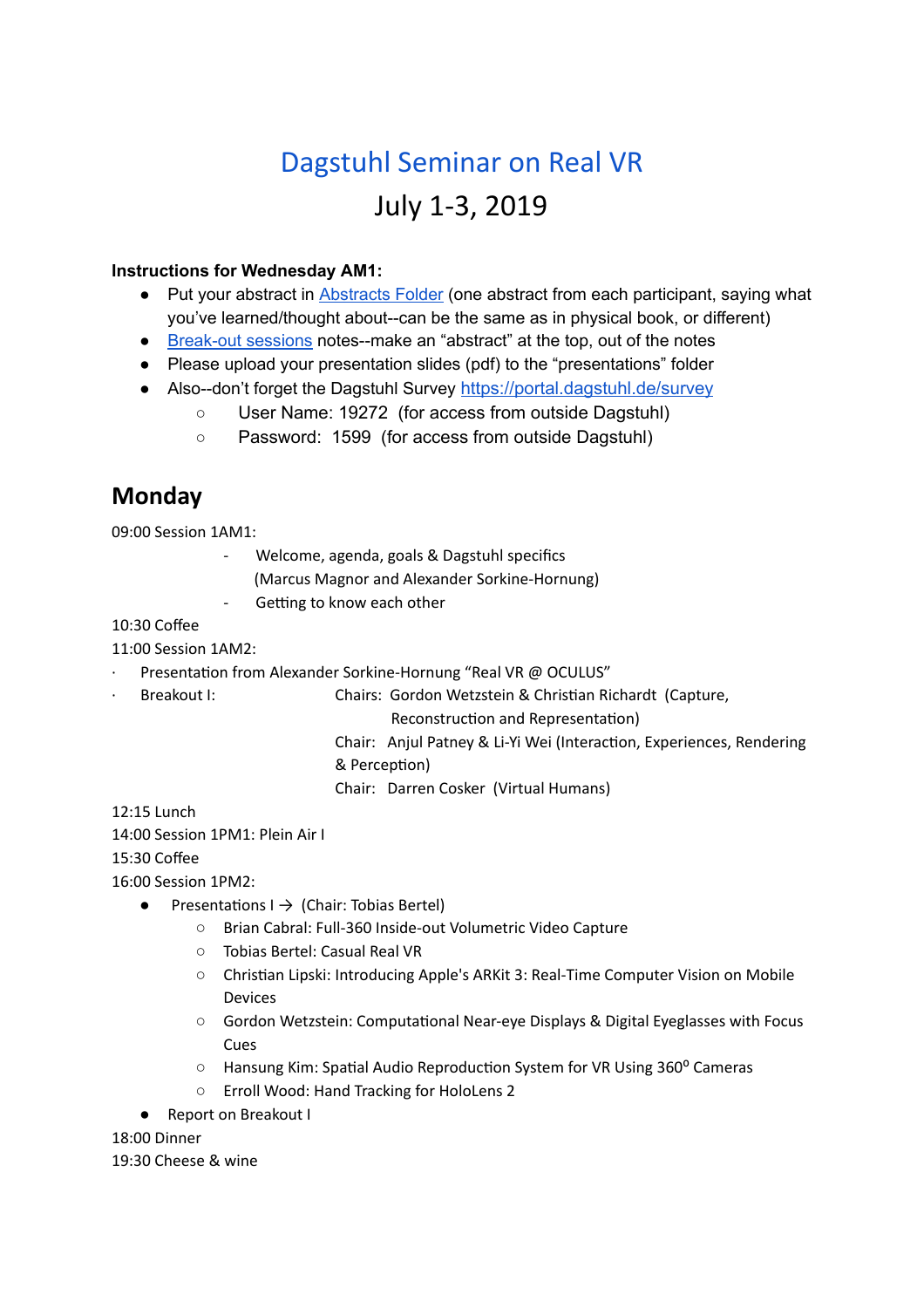## **Tuesday**

09:00 Session 2AM1:

- $\bullet$  Presentations II  $\rightarrow$  (Chair: Moritz Kappel)
	- James Tompkin: Multi-view Camera Editing: A Few Notes
	- Qi Sun: Human Learning: Understanding and Computing the Eyes and Brain in VR
	- Li-Yi Wei: Using Natural Gestures to Drive Synthetic Graphics for Presentation
	- Darren Cosker: Virtual Characters and Interaction in Immersive Worlds
	- Peter Eisert: Hybrid Human Modeling
	- Anjul Patney: Towards Deep Real-Time Rendering for Mixed Reality

10:30 Coffee

11:00 Session 2AM2: Breakout II

12:15 Lunch

14:00 Session 2PM1: Plein Air II

15:30 Coffee

16:00 Session 2PM2:

- $\bullet$  Presentations III  $\rightarrow$  (Chair: Susana Castillo)
	- Philippe Bekaert: AZilPix. Bridging the Gap between VR and TV
	- Christian Richardt: Towards Immersive 360- degree VR Video with Motion Parallax
	- Christian Theobalt: Capturing the real world for interaction in VR
	- Feng Xu: 3D Dynamic Reconstruction for Human
	- Dieter Schmalstieg: Shading Atlas Streaming
	- Johanna Pirker: HCI meets VR: Learning through VR
- Report on Breakout II

18:00 Dinner

19:30 Cheese & wine

### **Wednesday**

09:00 Session 2AM1:

● Wring session: Abstract and report wring for Dagstuhl report series

10:30 Coffee

11:00 Session 2AM2:

- Presentations IV  $\rightarrow$  (Chair: tba)
	- Atanas Gotchev: 3D Visual Scene Sensing, Light Field Processing and Immersive Visualization
	- Marco Volino: Light-field video for cinematic VR content production
	- Marcus Magnor: What is still Missing in VR?
- wrap-up session, lessons learned and future plans

12:15 Lunch